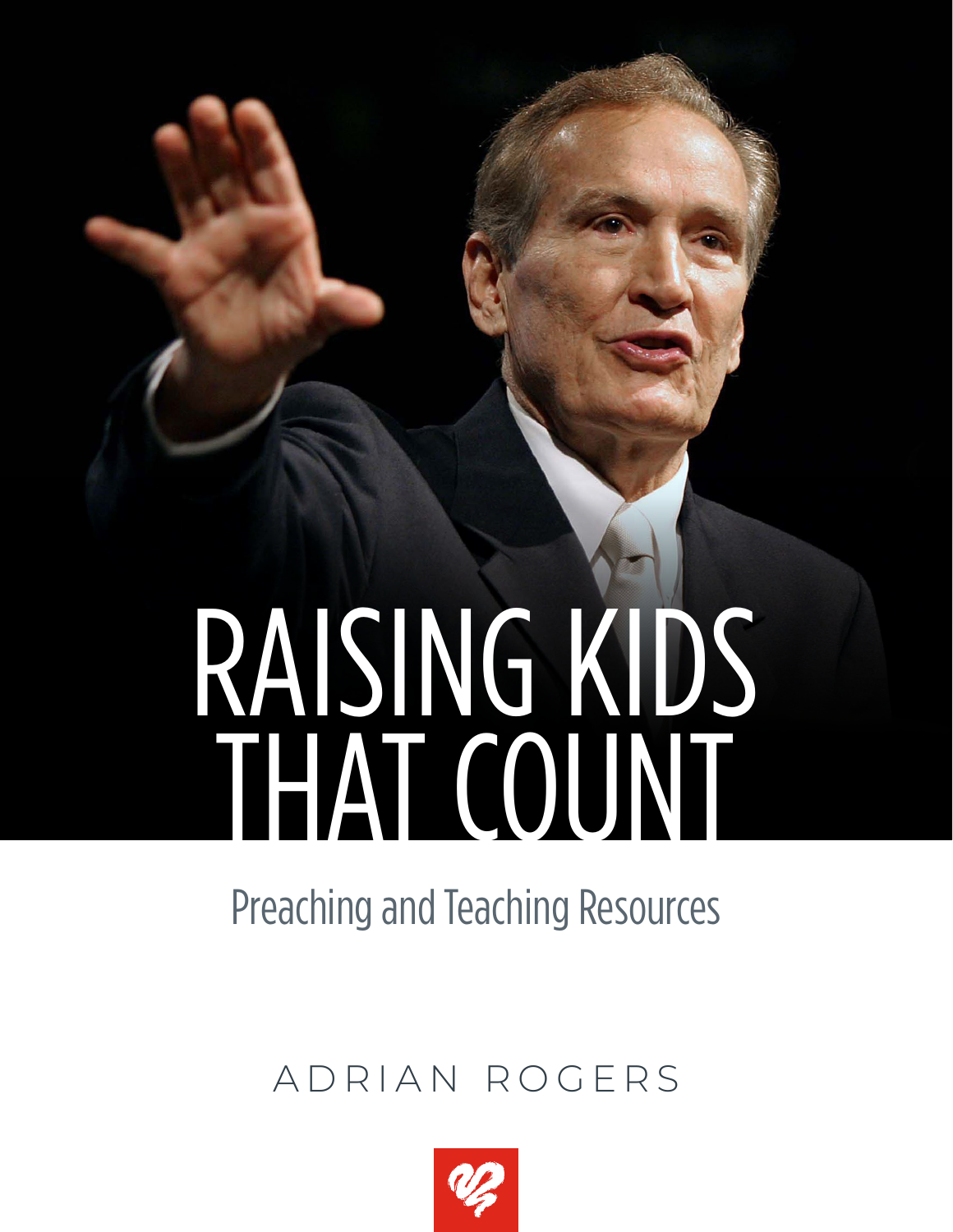

ADRIAN ROGERS

We are grateful for the opportunity to provide this transcript produced from a live sermon preached by Adrian Rogers while serving as pastor of Bellevue Baptist Church in Memphis, Tennessee. This transcript is intended for your personal, non-commercial use.

#### **Note: Though it has been transcribed from a version used for broadcast, it may contain stutters, stammers, and other authentic remarks as would be common in a live setting.**

In order to ensure our ability to be good stewards of Adrian Rogers' messages, Love Worth Finding has reserved all rights to this content.

Except for your personal, non-commercial use and except for brief quotations in printed reviews, no part of this publication may be reproduced, stored in a retrieval system, or transmitted in any form or by any means—electronic, mechanical, photocopy, recording, or any other—without the prior permission of the publisher.

Copyright © 2022 Love Worth Finding Ministries, Inc.

Transcripts are used by permission of the Rogers Family Trust.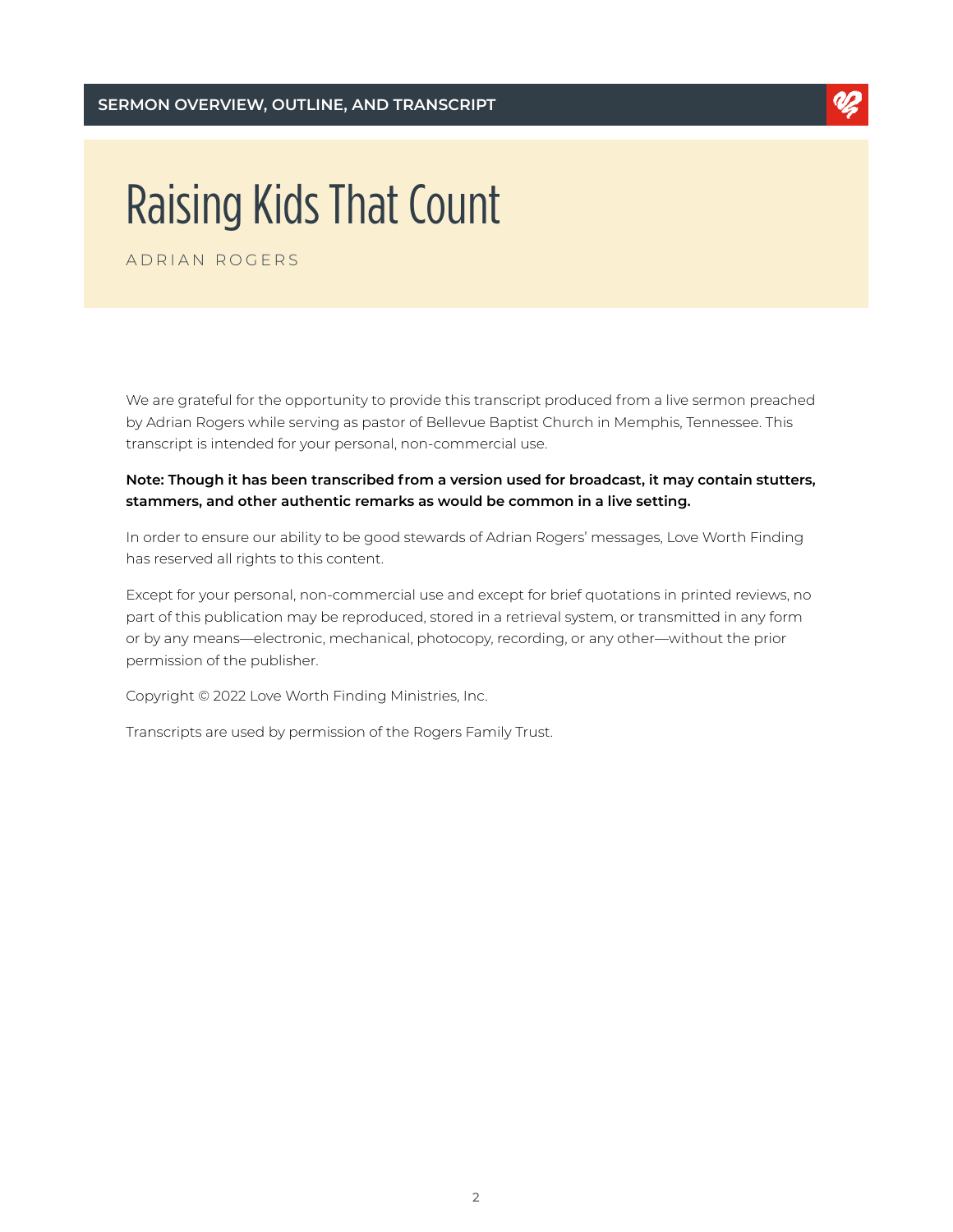

**SERMON REFERENCE:** Proverbs 1:7-9 **LWF SERMON NUMBER:** #2331

Psalm 112:2 says, "His descendants will be mighty on earth; the generation of the upright will be blessed."

As parents, our chief desire for our children should be that they love God and honor Him with their lives. The Book of Proverbs is full of wisdom for those who want to raise kids that count in the cause of Christ.

We must first give them an example: "My son, hear the instruction of your father, and do not forsake the law of your mother…" (Proverbs 1:8). Our children will learn more from our lifestyle than they will learn from our words. Good character is not so much taught as it is caught; it must be demonstrated through us.

Second, we should give our children unconditional love, regardless of their misbehavior. This doesn't mean we give them everything they want. True love is not giving children what they want, but rather, what they need.

We must give our children constant encouragement. There's a difference between praise and encouragement. Praise focuses on the accomplishments of the child, while encouragement focuses on the actual child.

Our children need to know they are not a sum of their achievements, and that we love them for who they are.

We must also give them wise instruction. Proverbs 22:6 says, "Train up a child in the way he should go, and when he is old he will not depart from it." When we teach our children Scripture, it should be joined with training, so they can learn how to apply it for themselves when they are grown.

We should also give them reasonable restrictions. Adrian Rogers says, "Limitations don't bind the child; really they set him free." When we establish restrictions, our children will naturally push against them. If the restrictions give, our children will lack confidence in themselves. This is the reason so many children are conquered by the things of this world.

We must also give them a listening ear; be ready when they're ready to talk, and make time for it.

Finally, give them a happy environment; our homes should be full of laughter, fun, joy, and silliness. Adrian Rogers says, "A vegetable plate is better than a steak dinner if you have love, joy, and happiness."

#### **LIFE APPLICATION**

If you want to raise kids that count for the cause of Christ, remember to be firm, fair, and fun.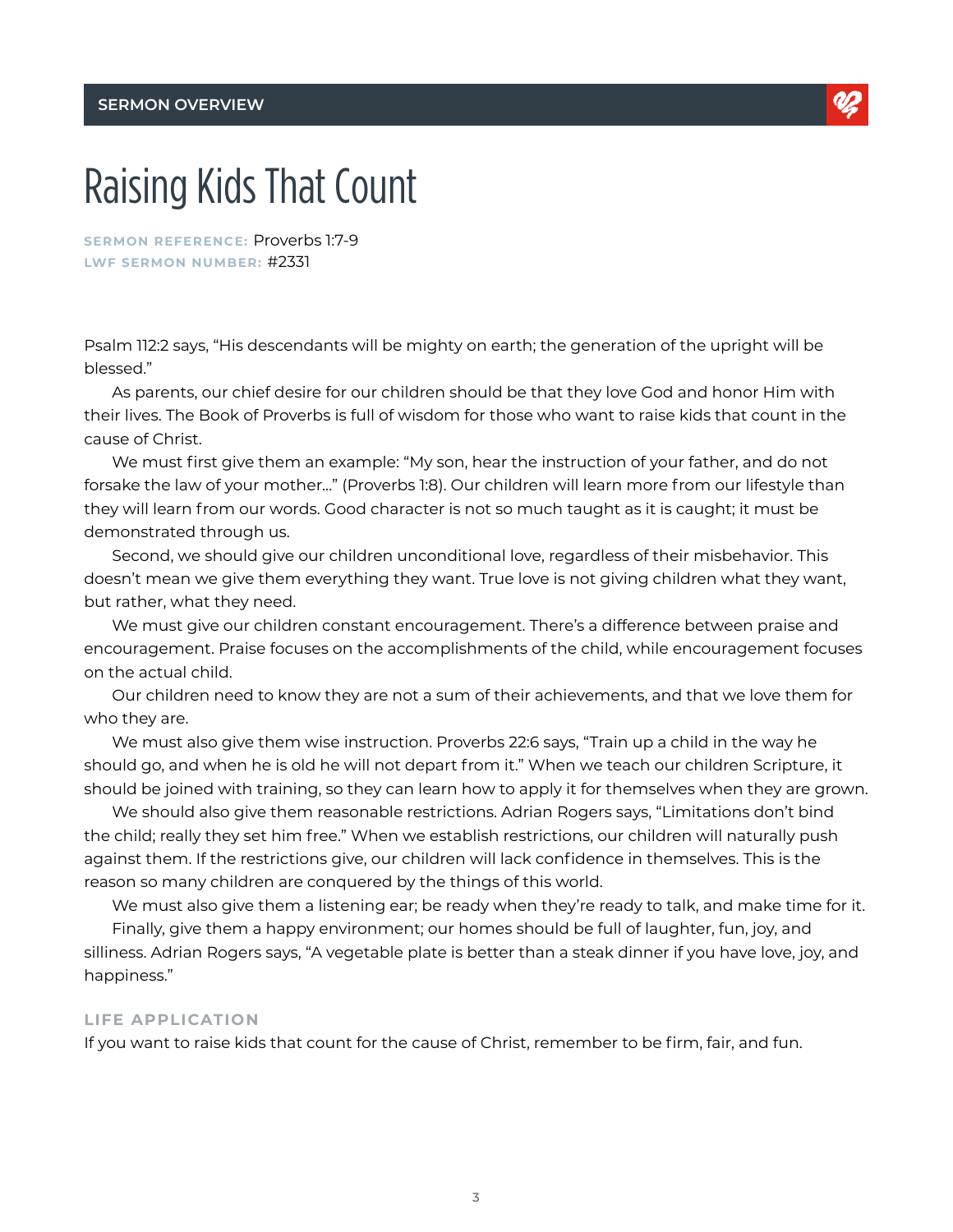

**SERMON REFERENCE:** Proverbs 1:7-9 **LWF SERMON NUMBER:** #2331

- 1) INTRODUCTION
	- a) Our chief desire for our children should not be that they are wealthy or famous, but that they will love the Lord Jesus and count in His cause.
	- b) There are certain gifts that we can give our children.
		- i) Proverbs tells us about these gifts.
- 2) GIVE THEM AN EXAMPLE
	- a) Those who do not learn to respect God will not have a modicum of genuine knowledge. i) "Chains" in Proverbs 1:9 are not iron chains but beautiful gold chains.
	- b) Your children will learn more from your lifestyle than from your words.
		- i) You need to give to them a godly example.
	- c) You do not have to pretend perfection with your children.
		- i) If you try to pretend perfection, you will come across as a phony.
		- ii) They want you to be real.
	- d) Children will watch to see how their parents handle their own mess-ups.
	- e) There are many things that children cannot lean any other way than from their parents through demonstration.
		- i) Who is teaching our kids character?
			- (1) Contentment, courage, courtesy, discernment, fairness, friendliness, generosity, gentleness, helpfulness, honesty, humility, kindness, obedience, orderliness, patience, persistence, self-control, tact, thankfulness, tidiness, wisdom.
		- ii) These character traits are not so much taught as they are caught.
	- f) We owe to our kids an example.

#### 3) GIVE THEM UNCONDITIONAL LOVE

- a) Men who had fathers who did not love them do not know how to give love to their kids.
	- i) They have to be taught.
	- ii) We have to break the cycle.
- b) Unconditional love does not meant that you give a child everything he wants.
	- i) That is not really love at all.
	- ii) True love is not giving to someone what they want but what they need.
	- iii) There must be unconditional acceptance regardless of misbehavior.
		- (1) "I may not accept what you do, but I accept you."
		- (2) Kids need to know that they are accepted so that they are not afraid to come to you when they are in trouble.
- c) Love must be expressed not merely in words but also in actions.
	- i) Hug your children.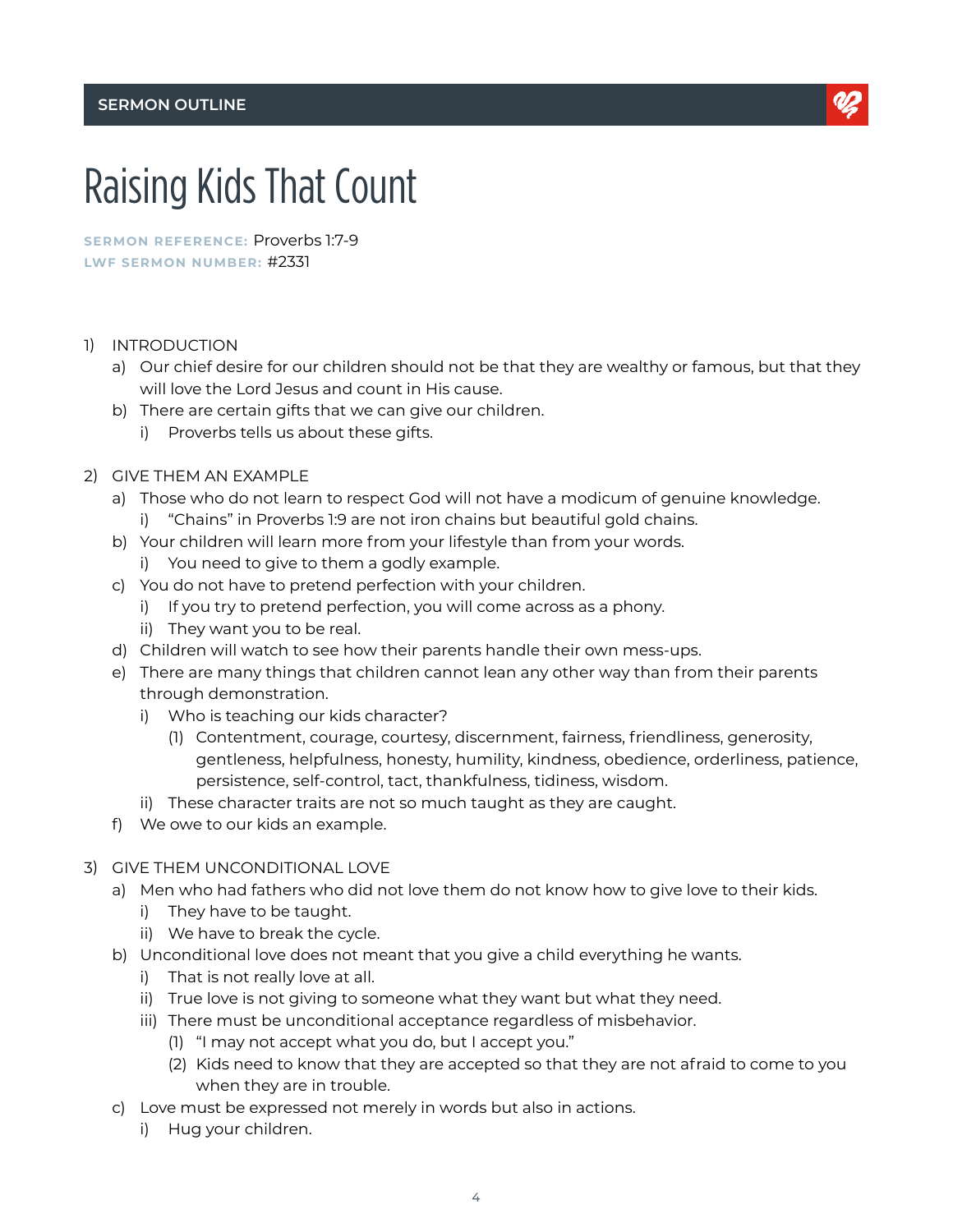

**Raising Kids That Count** | **Proverbs 1:7-9** | **#2331**

- ii) Today's generation associates physical touching with sexual intimacy. (1) They need to see beyond this.
- iii) Charles Swindoll wrote, "Unaffectionate dads, without wishing to do so, can trigger their daughter's promiscuity."
	- (1) Parents should not hold back their affection.
	- (2) Demonstrate love and affection to both sons and daughters.
- iv) They will emulate your example when God gives them their own family.
- d) Show your love to your children by sympathy.
	- i) You may think that the problems your kids have are not big problems compared to your, but they are big to the kids, and that is what matters.
	- ii) Cry with the when they hurt.
- 4) GIVE THEM CONSTANT ENCOURAGEMENT
	- a) In Proverbs 3:21-26, Solomon is encouraging his son.
	- b) When we regularly encourage a child, we are giving that child confidence.
		- i) We are blessing that child.
			- (1) One of the most common requests we have of our heavenly Father is to be blessed.
		- ii) Children need to be blessed by their earthly father.
			- (1) It needs to be encouragement.
	- c) Children need encouragement like a plant needs water.
	- d) Rather than trying to catch children doing something wrong, try to catch them doing something right.
		- i) Let your speech be positive, not always negative.
	- e) There is a difference between praise and encouragement.
		- i) For example, praising a child for making all A's or winning a game.
		- ii) When we encourage, we might say, "We did not win the game, but I saw you really trying. Thank you for that."
	- f) Encouragement says, "I love you and am grateful for you, not necessarily because you achieved, but because of who you are."
- 5) GIVE THEM WISE INSTRUCTION
	- a) The "her" in Proverbs 2:4 refers to knowledge.
	- b) Wise instruction is always joined to training.
	- c) When children are small, it is important to have family worship.
		- i) An easy form of family worship is to let a child pick a Proverb for the day, read it, and then let the child explain what they think it means.
			- (1) Then everyone else can join in and discuss it.
		- ii) When children learn the Proverbs and have to think about what they mean, that is distilled wisdom.
	- d) No one ever learned how to play football merely by reading a book.
		- i) You have to train to play football.
	- e) The prime educational institution is the home.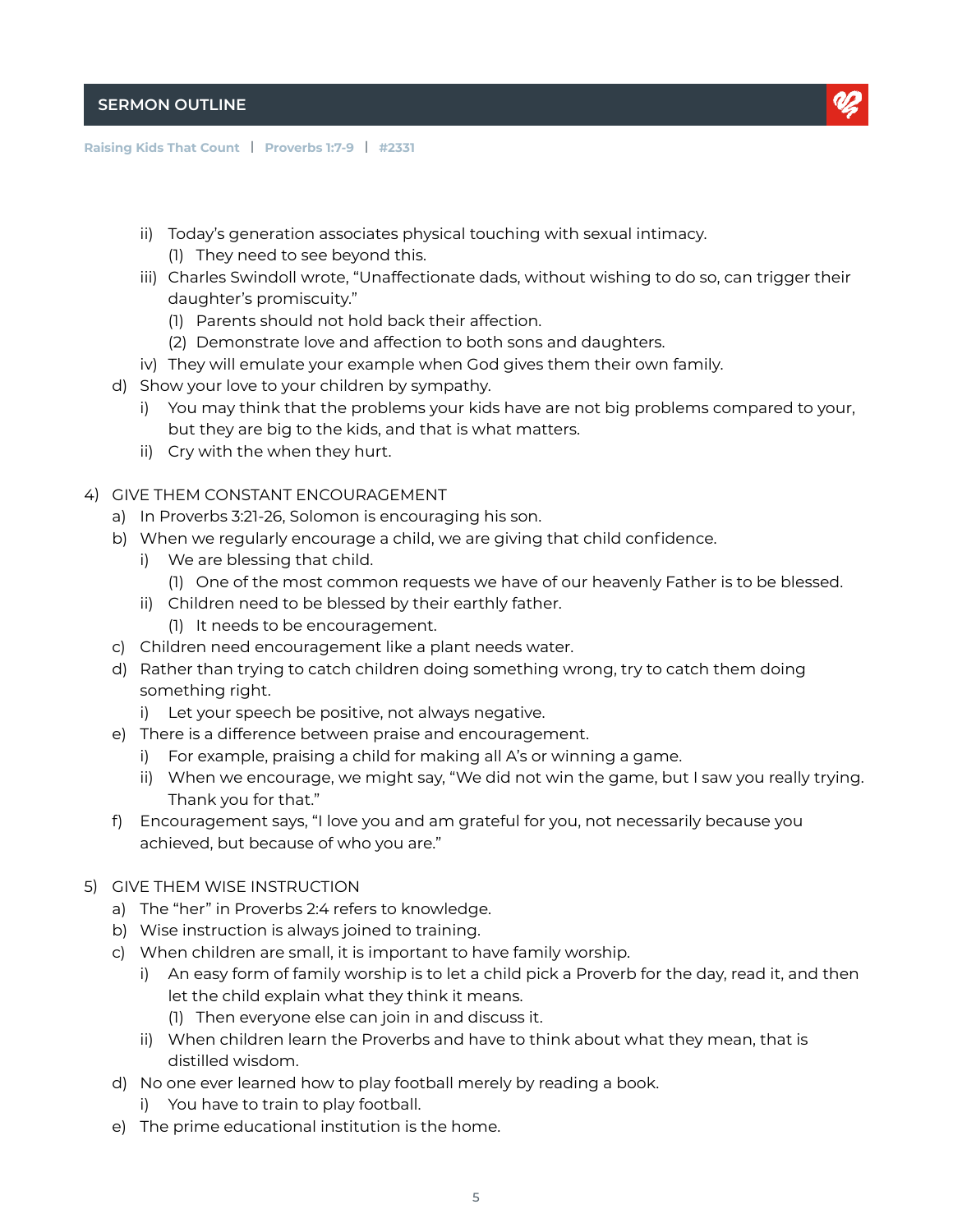

**Raising Kids That Count** | **Proverbs 1:7-9** | **#2331**

- f) Many of today's church kids cannot say that an objective standard of truth exists.
- g) Many young people in churches today do not believe that there is a fixed standard of right and wrong.
- h) Many of these same kids reason this way: just because it is wrong for you, does not mean that it is wrong for me.
- i) Many Christian parents believe that it is a disgrace that the Ten Commandments are not allowed in schools, but they do not have them in their own homes.
- 6) GIVE THEM REASONABLE RESTRICTIONS
	- a) We encourage our kids to set goals for themselves, but we also need to give them limitations.
		- i) There are some things that need to be denied.
			- (1) God put Adam and Eve in the Garden, and He gave them some restrictions.
	- b) Limitations do not bind a child; they actually set them free.
	- c) When you give a child limitations or restrictions, he will push against them.
		- i) If the restrictions give way, then that child will have no confidence.
			- (1) The child will feel unloved if those restrictions move.
	- d) If we do not put limitations on a child, they will allow someone else to do so.
		- i) No limitations on a child implies that we have rejected that child.
	- e) There is no need to make a lot of little rules.
		- i) Make a few big ones, and keep them.
- 7) GIVE THEM A LISTENING EAR
	- a) "Infirmity" in Proverbs 18:14 means "weakness."
	- b) We must be willing to listen when our children want to talk.
		- i) We have to be ready when they are ready, and we have to make the time.
	- c) Never be too busy to listen to your child, especially a teenager.
- 8) GIVE THEM A HAPPY ENVIRONMENT
	- a) A vegetable plate is better than a steak dinner if you have love, joy and happiness.
	- b) Let your home be filled with laughter and fun.
	- c) When raising kids: be firm, be fair, be fun.
	- d) The Bible warns against course, unclean laughter.
	- e) God believes in laughter.
		- i) "Isaac" means "laughter."
	- f) We need to learn to laugh at ourselves.
- 9) CONCLUSION
	- a) Your home does not exist so that you can have a business, your business exists so that you can have a home.
	- b) God wants everyone to have three homes:
		- i) A family home.
		- ii) A church home.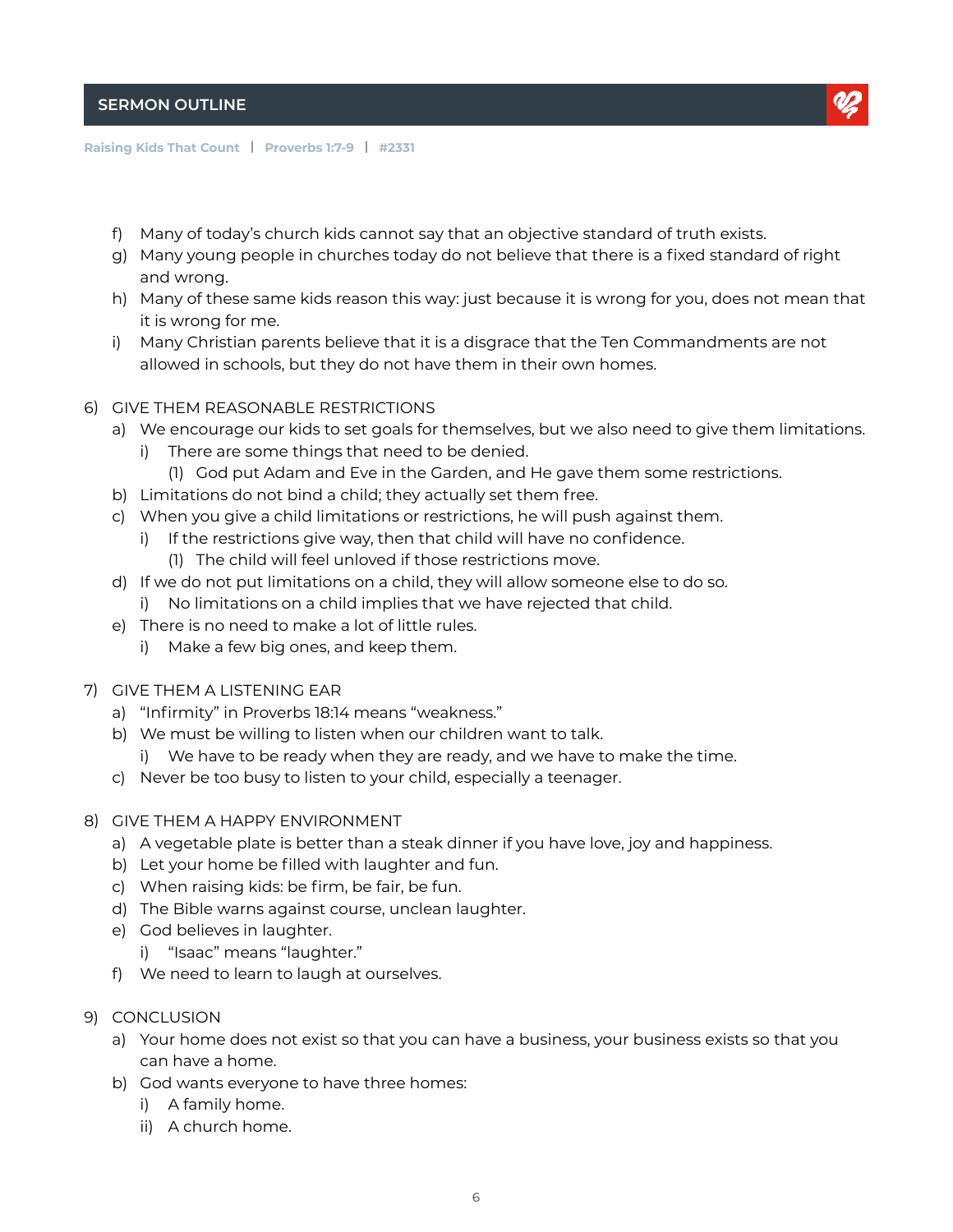#### **SERMON OUTLINE**



**Raising Kids That Count** | **Proverbs 1:7-9** | **#2331**

- iii) A heavenly home.
- c) Jesus is the greatest home builder.
- d) Satan is the greatest home wrecker.
- e) Jesus is the key to all three homes.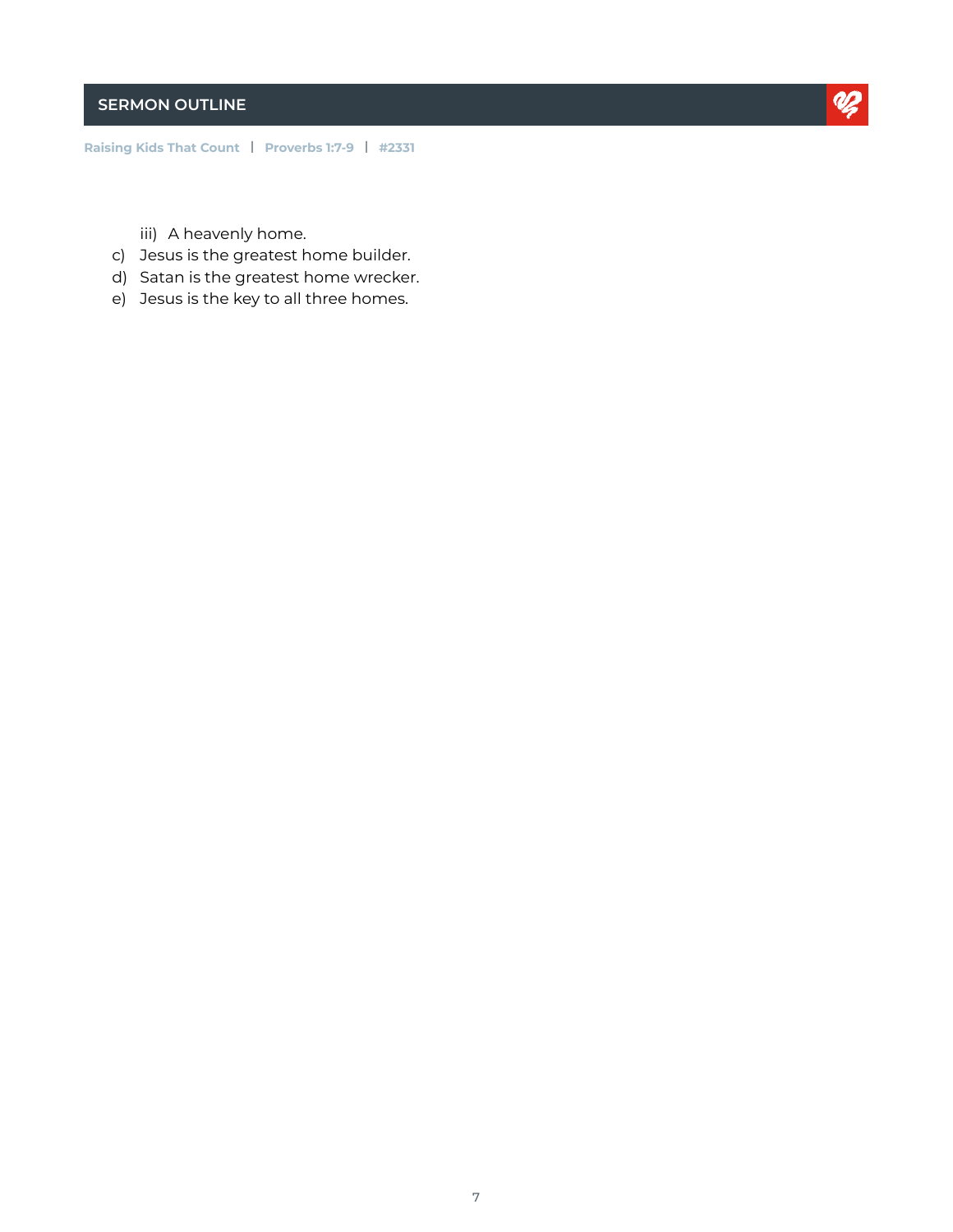

**SERMON REFERENCE:** Proverbs 1:7-9 **LWF SERMON NUMBER:** #2331

Would you find the book of Proverbs? We're going to be in the book of Proverbs all together, so get it, lay it out in your lap and study these verses with me. We're talking today about "Raising Kids that Count." One of my life verses from the book of Psalms is this, Psalm 112 verse 2, "The generation of the upright shall be blessed." And I have held God to that promise, that God will bless my children. My chief desire for my kids is not that they be wealthy, not that they be famous, not that they always be praised or whatever, but that they will love the Lord Jesus Christ and count in His cause, kids that will count for God.

Now may I ask you a question? How would you like to have a gifted child? Now, I know all of us think our children are gifted, especially our grandchildren, but how would you like to have a gifted child? Well, that's a doable thing. You just make the gifts. I want to talk to you today about some gifts that you can give to your children. The book of Proverbs tells us about these gifts, so let me mention seven of them, if you'd like to have a gifted child, okay? If you'd like to have a kid that counts or kids that count, not that can count, but that count, that will amount to something.

The first thing you ought to give them is you need to give them an example. Notice in Proverbs chapter 1 verses 7 through 9, "The fear of the Lord is the beginning of knowledge." Now if they don't learn to respect God, they're not going to have a modicum of genuine knowledge. "But fools despise wisdom and instruction. My son, hear the instruction of thy father and forsake not the law of thy mother, for they shall be an ornament of grace unto thy head and chains about thy neck." Now kids, he's not talking about an iron chain to drag you around with, he's talking about a gold chain that will be something beautiful.

And then Proverbs chapter 20 and verse 7, "The just man walks in his integrity; his children are blessed after him." Now I'm going to tell you something, folks, your kids are going to learn more from your lifestyle than they're going to learn from your words. You need to give to them a godly example. Now if that makes you nervous, let me tell you something, you don't have to pretend perfection. You know you're not perfect and I've got news for you, they already know you're not perfect. And so if you try to pretend perfection, you're going to come across as a phony. Your kids don't want to know that you're perfect. They want to know that you're real. Your kids want to know that you are genuine. They're going to be watching you to see how you handle your mess-ups. Do you ever mess up? Nod your head. There is not a parent here that doesn't mess up.

I heard about a man one time, he was going to rob a bank. He was an old farmer, couldn't pay for his food and seed and everything else. His wife was sick, his kids needed tuition. He decided the only thing he could do was rob a bank, he'd never robbed a bank, but he studied about it, thought he'd know what to do. So he got him a bag, got him a rusty old gun, wrote a note, and wrote on there, "Don't mess with me. This is a stick-up. Give me all your money." And he went to the teller, and got all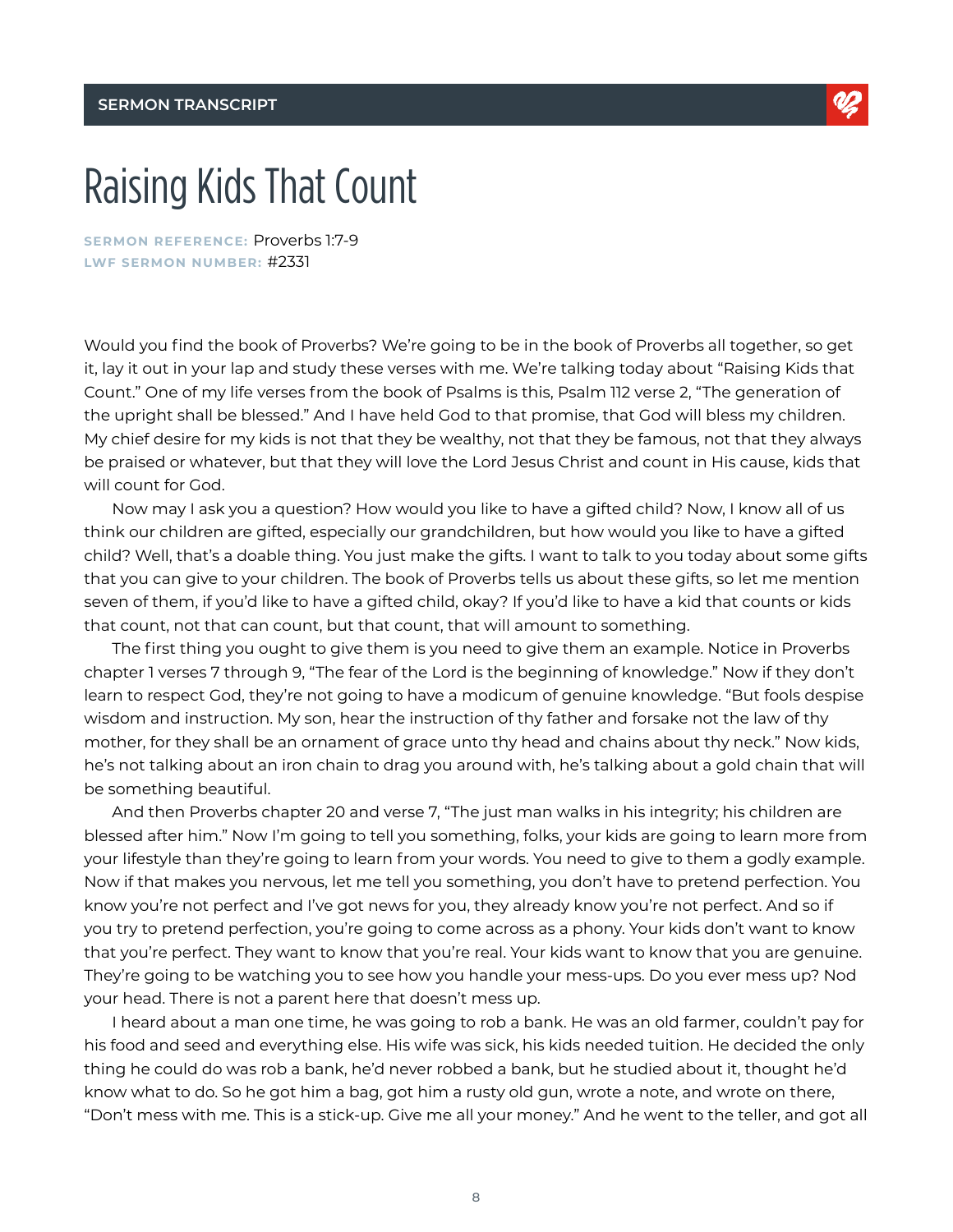

confused and handed the teller the gun, pointed the bag at her and said, "Don't stick with me, this is a mess up."

Well, a lot of us just mess up. We just mess up. And our kids want to know how do you handle your mess ups? How do you handle your failures? How do you handle your problems? That'll be better to them than your phony perfectionism. Share with your kids. Give them an example. You know, the real problem, is about the time you're experienced being a parent, you're out of a job, isn't that right? And so, the two hardest times, I guess, of life are middle age and teenage, and somehow God puts them together. But give your kids an example. Your kids are going to learn more from your example than from your words.

I found out, when I was a grown man, I was mispronouncing a word over and over again, I had done it all of my life. I just constantly mispronounced. Finally, somebody called my hand on it and said, "Why did you say that word that way?" I said, "What way?" And they said, "You said, so-so." I said, "No I didn't, I said so and so." They said, "That's what I said you said." I was hearing it one way in public, but I was saying it another way and thinking I was saying it the right way. And I said, "Did I really say that that way?" He said, "Yes you did. Say it again. Listen to yourself carefully." And I said, "That is amazing. I am a grown man, I've been through seminary, and I have all of my life thought I was saying that word correctly."

Then one time, and I straightened it out, I made myself say it rightly. And then one time I was at home with my dear precious mother, and I listened to her, and she said the same word the wrong way. Now I listened to my brother; he said the same word the wrong way. I listened to my sister; she said the same word the wrong way. And I realized my dear, sweet, sainted old mother had infected us with a bad word. Not an ugly word, just by being there and absorbing a word as a child, I heard her say this word, not an ugly word, just simply a very common word that she mispronounced.

Now, folks, we owe to our children an example. Did you know there're a lot of things that they can't learn any other way, they can't really learn in Sunday school, they can't learn in public school, they've got to be demonstrated. Now what are we interested in with our kids? Well, sports, grades, physical health, popularity, ability. But who is teaching them character? Let me read some character traits to you. Contentment; now they're not going to go to school and learn Contentment 101. I mean, they don't get that in college. Courage, courtesy, discernment, fairness, friendliness, generosity, gentleness, helpfulness, honesty, humility, kindness, obedience, orderliness, patience, persistence, self-control, tact, thankfulness, tidiness, wisdom. Where they going to learn these things? These things are not so much taught as they are caught. We owe to our kids an example.

Now, number two; not only give to them a godly example, but give to them unconditional love. Now write these things down. I'm going to give you seven of them. You want to have a gifted child? Give him unconditional love. Look in Proverbs chapter 4 verses 1 through 4, "Hear ye, children, the instruction of a father and attend to know understanding, for I give you good doctrine. Forsake ye not my law," yes, that's fine, good doctrine, teaching, law, yes, but notice this, "for I was my father's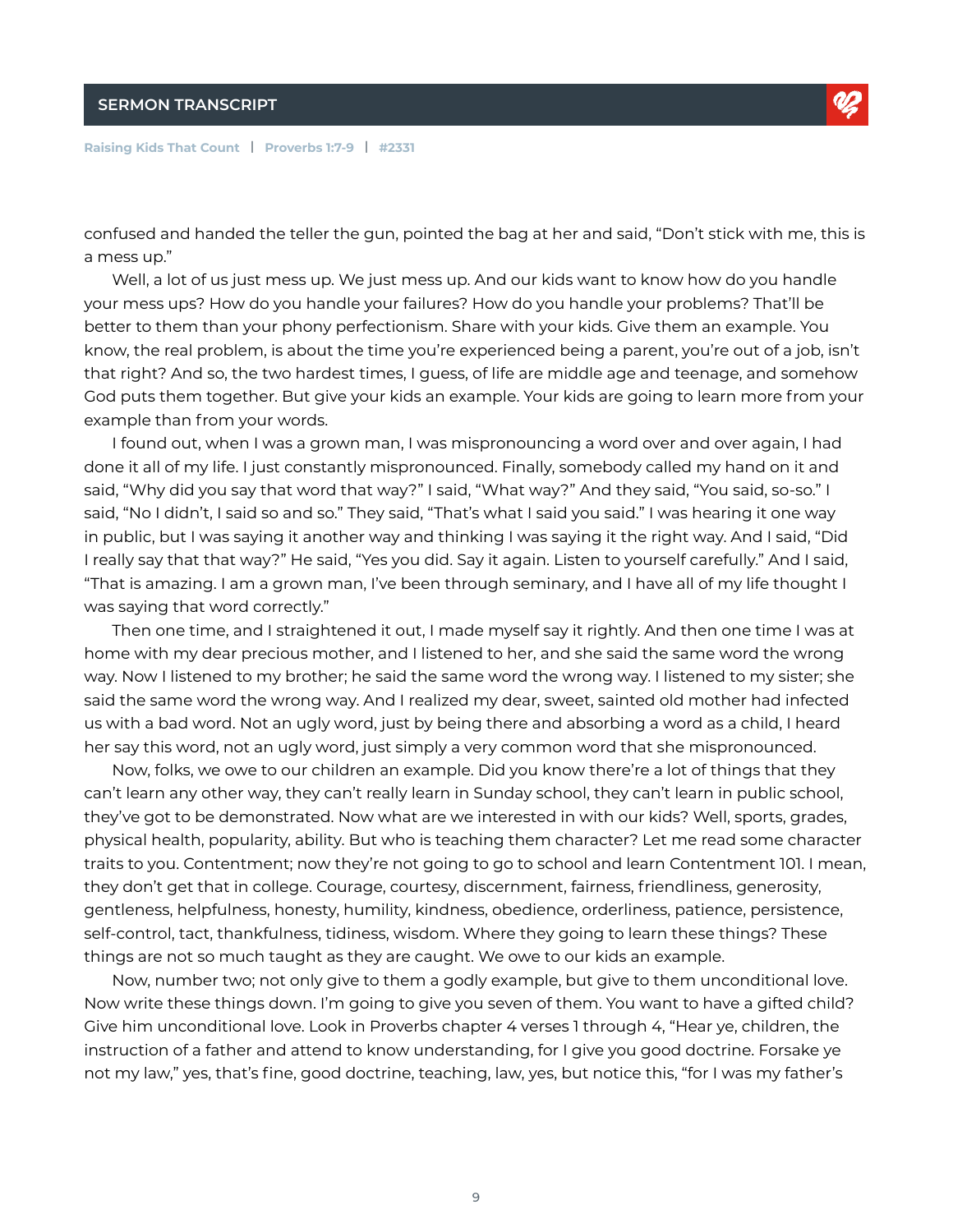**Raising Kids That Count** | **Proverbs 1:7-9** | **#2331**

son, tender and only beloved in the sight of my mother. He taught me also and said unto me, 'Let thine heart retain my words, keep my commandments and live.'"

Do you know, we need to give to our kids love that is absolutely, totally unconditional. I've noticed that men who had fathers who did not love them do not really know how to give love to their kids; they have to be taught. And we have to have a generation of men now who are going to mentor some other men who never had a father to actually give them love and to show them unconditional love. We have to break that cycle.

Now unconditional love doesn't mean that you give to a child everything he wants. That's not really love at all. True love is not giving to someone what they want, it is giving to someone what they need, but there must be unconditional acceptance, regardless of the child's misbehavior. I may not accept what you do, but I accept you. They need to know that enough, so that when they are in trouble, when they do misbehave, they'll still come to you. They'll still come. They won't be afraid to come to you. Now if they don't have a sense that my dad loves me no matter what I do, my mom loves me no matter what I do, they're not going to share their mess ups with you, there needs to be that unconditional love.

And do you know, that love needs not to be merely in words, but it has to have some physical attachments to it. We have to be constantly touching them and hugging them and holding them. Now your big old teenage boy, he'll act like he doesn't want that, but do it anyway. It's biblical. Luke chapter 15 and verse 20, when the prodigal son comes home, his father sees him, falls on his neck, hugs him and kisses him. I saw a bumper sticker that said, "Kids need hugs, not drugs." They need somebody to physically teach them about this love that is a very physical thing. We have a generation of kids today who associate physical touching with sexual intimacy. They need to see beyond this. They need to be touched affectionately and supportively and playfully and tenderly. If they don't get that, they're not going to feel your sense of true love. Let your kids see you and your wife, you and your husband hugging one another, not just simply romantically, but let them learn how to be touched.

Charles Swindoll, whom we all love, wrote this. I want you to listen to it. "Many a young woman who opts for immoral sexual relationships does so because she can scarcely remember a time when her father so much as touched her. Unaffectionate dads, without wishing to do so, can trigger a daughter's promiscuity. All of this leads me to write with a great deal of passion. Dads, don't hold back your affection. Demonstrate your feelings of love and affection to both sons and daughters and don't stop once they reach adolescence. They long for your affirmation and appreciation. They will love you for it. More importantly, they will emulate your example when God gives them their own family."

Love them unconditionally. Show it by touching, show it by sympathy. When they have their problems, and friend, they have their problems. Now you may think that the problems that kids have are not big problems compared to your problems. They're big to the kid and that's what matters. And cry with them when they hurt, when their little, grade-school romances break up. Be concerned about them with all of these things. When a pet dies. Did you ever attend a funeral for a turtle or a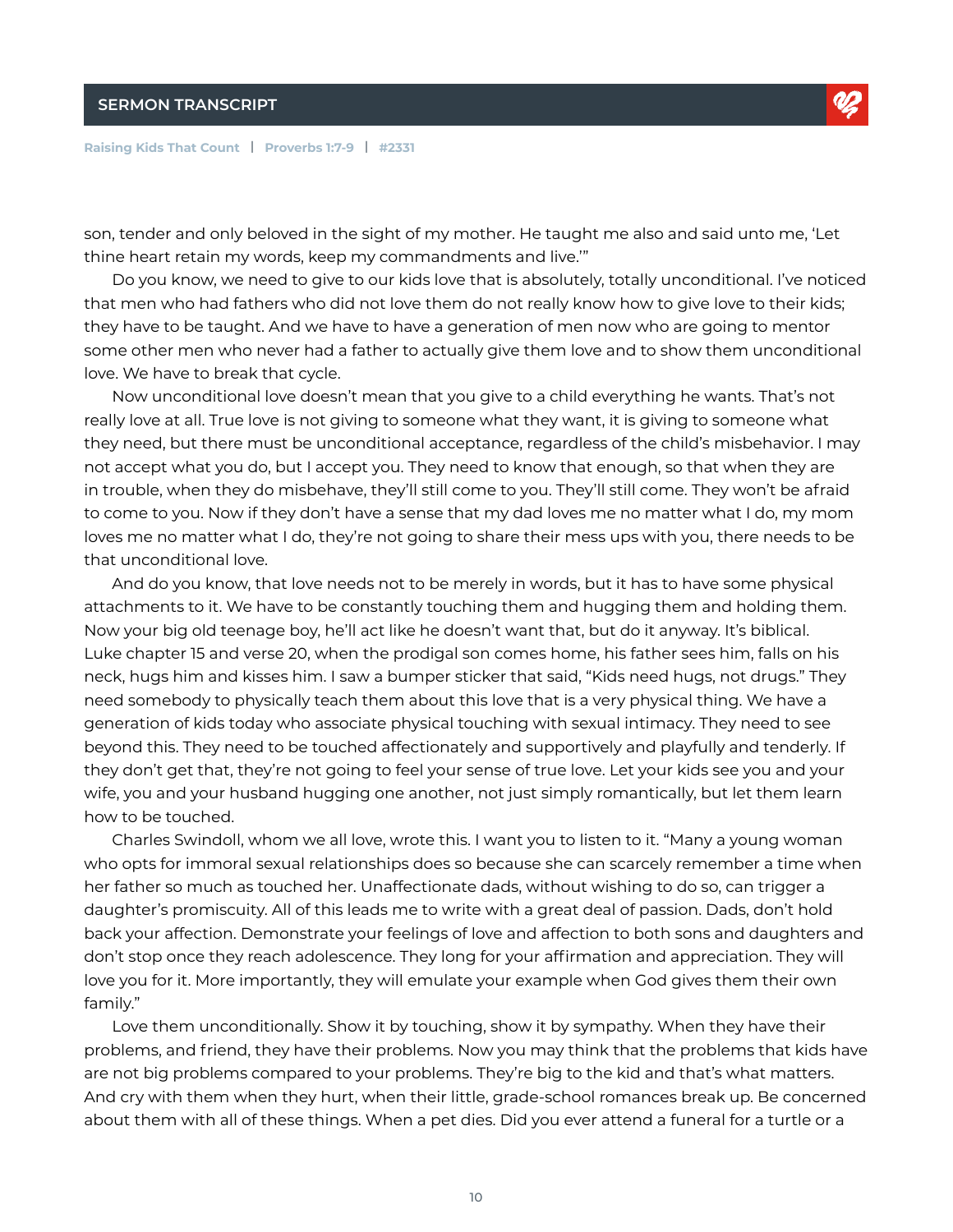#### **Raising Kids That Count** | **Proverbs 1:7-9** | **#2331**

dog? We've had some of those at our homes, and I know what it is to hold a grown daughter in my arms, and literally cry with her as she cries. Show them sympathy. The point I'm trying to make is this, that not only do you need to give them an example, you need to give to them unconditional love. Got it? Say, "Got it."

Okay, now. Number three; you need to give to them constant encouragement. Listen to Proverbs chapter 3 verse 21 to 26, "My son, let them not depart from thine eyes, keep sound wisdom and discretion. So shall they be life unto thy soul and grace to thy neck. Then shalt thou walk in thy way safely and thy foot shall not stumble." Do you hear the encouragement here? "When thou liest down thou shalt not be afraid. Yea, thou shalt lie down and thy sleep shall be sweet. Be not afraid of sudden fear, neither of the desolation of the wicked when it cometh, for the Lord shall be thy confidence and shall keep thy foot from being taken."

Now here's the wisest man who lived, purely human outside the Lord Jesus, who was Solomon, and can you see the sense in which he's talking to his son and who is encouraging his son. You bless your children with encouragement. When you regularly encourage a child, what you're doing is giving to that child confidence. And confidence is so needed. What you're really doing is blessing the child. Over and over again we ask our Heavenly Father what? What is the one thing we probably say more than anything else when we pray to our Heavenly Father? "Oh, God, bless me. God, bless me." You want your Heavenly Father to bless you. I'm telling you, your child needs a blessing from his earthly father. And that blessing is encouragement.

Children need encouragement like a plant needs water. Somebody gave me a house plant. I put it in my study. It was beautiful for about a week and a half, and then I looked over at it and it was drooped over. I thought, "What happened to my plant?" I said, "Well, come to think of it, been two or three weeks, I haven't put a drop of water on it." I went, got a Styrofoam cup and poured about three or four cups of water on it and I'm telling you in several hours that plant was standing upright. Encouragement is to a child what water is to a dehydrated plant.

Encourage them. Rather than trying to catch them doing something wrong, try to catch them doing something right! Let your speech not always be negative. Let it be positive. Now I want to tell you something. There is a difference between praise and encouragement. A lot of us think we're encouraging a child when we're praising a child, and we may really be discouraging a child by praise.

Let me show you the difference between praise and encouragement. Praise said, "Son, you got all A's. I'm proud of you." Or, "Son, boy you really did great in the game. We would've lost the game, had it not been for you. Son, you're really a great athlete," and you praise him. What are you saying to that child really? You're saying, "You know, my dad is really proud of me because of what I do." Now suppose sometimes he doesn't do so well. Suppose sometimes he does not achieve, suppose he doesn't make straight A's. Now what does that say to his mind? You see, that's praise.

What is encouragement? Encouragement might be say, "Son, we didn't win the game, but, son, I saw you were really trying. Thank you, son, for that." "Well, you didn't make straight A's. I'll tell you one thing you have done; I saw you study, you did your homework and I'm grateful for that. I really believe that you tried as best you know how." Do you see the difference? Now, it may be a subtle

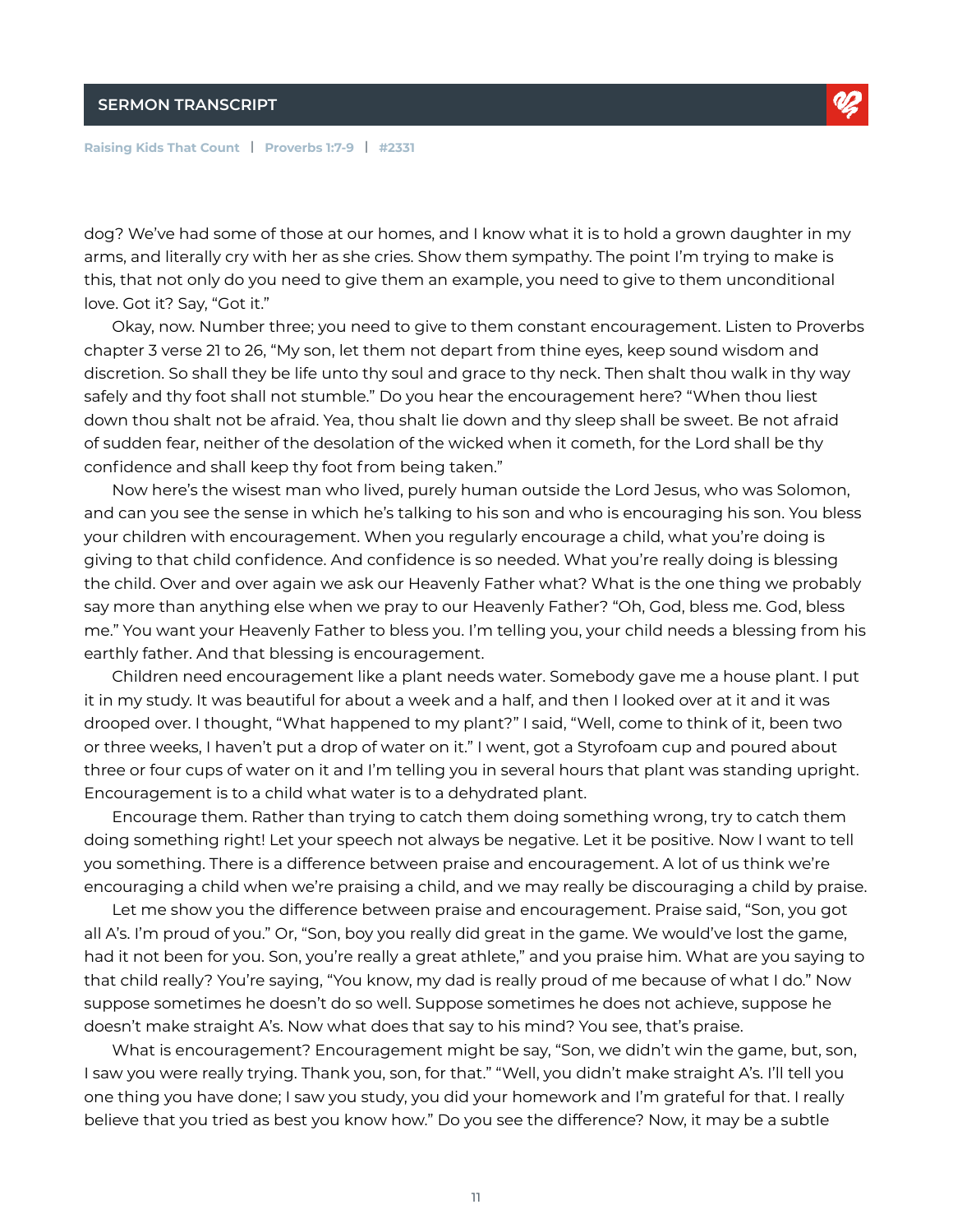**Raising Kids That Count** | **Proverbs 1:7-9** | **#2331**

thing, but learn to encourage these kids. Encouragement says, "I love you, I'm grateful for you, not necessarily because you achieved, but because of who you are."

Bill Glass was a great football player in my generation. Bill Glass goes into prisons and many times he'll ask those prisoners a question like this, "How many of you had a father who said to you, 'You will never amount to anything. One of these days you're going to end up in prison.'" Almost every one of them lifted his hand. Almost every one. "You'll never amount to anything; one of these days you're going to end up in prison."

Friend, give them an example. Give them unconditional love. Give them encouragement. Now it's time to give them wise instruction. Look in Proverbs 2 verses 1 through 7. Here's the instruction, listen to it, "My son, if thou wilt receive my words and hide my commandments with thee so that thou incline thine ear unto wisdom and apply thine, thy heart to understanding, yea, if thou criest after knowledge and liftest up thy voice for understanding, if thou seekest her," that is knowledge, "as silver and searchest for her as for hid treasures, then shalt thou understand the fear of the Lord and find the knowledge of God. For the Lord giveth wisdom, and out of His mouth cometh knowledge and understanding. He layeth up sound wisdom for the righteous and He is a buckler to them that walk uprightly." And then the corresponding passage, Proverbs 22 verse 6, "Train up a child in the way that he should go, and when he is old he'll not depart from it." Now, we give them wise instruction. But wise instruction is always joined to training.

By the way, when your children are little, it's always good to have family worship, to start the day with the Word of God. Now my wife and I've tried all kinds of things with our kids for family worship. I want to give you one of the simplest, easiest forms of family worship. I don't know why I didn't discover it a long time ago. It is such a blessing.

We just let somebody choose a proverb, one of the little children old enough to read. Or a grown child. Choose a proverb. And they take the Bible and choose a proverb. They can do it at random or at, like sometimes they do a book of Proverbs is basically the same as the number of days in the month. Choose a proverb from that particular day. If it's the seventh, choose from the seventh chapter of Proverbs, and read a proverb, just one, and let that child explain what he thinks that proverb means. Then everybody else just talk about it for a few moments. It is so simple. But what you're doing, when those children are learning those proverbs and having to think about what it means, that is distilled wisdom. That is something that's just a nugget of truth that they can carry with them to school and to work. But what I'm trying to say is, give them wise instruction, but let that instruction be joined with training. Train up a child.

Now I used to play football. You say, "You probably played without a helmet." I used to play football. I'll guarantee you one thing, friend, nobody ever learned how to play football by merely reading a book about it, right? You have to train to play football. You have to train to learn particular things.

You ever watch a man train a dog, a hunting dog? Watch a dog that has been trained. That is an amazing thing. You have to train a dog. I saw a man downtown, he had a dog on a leash, a little stick, he had a bird on a thing. I thought, "My goodness, I wonder if he has any kids? Wonder what he does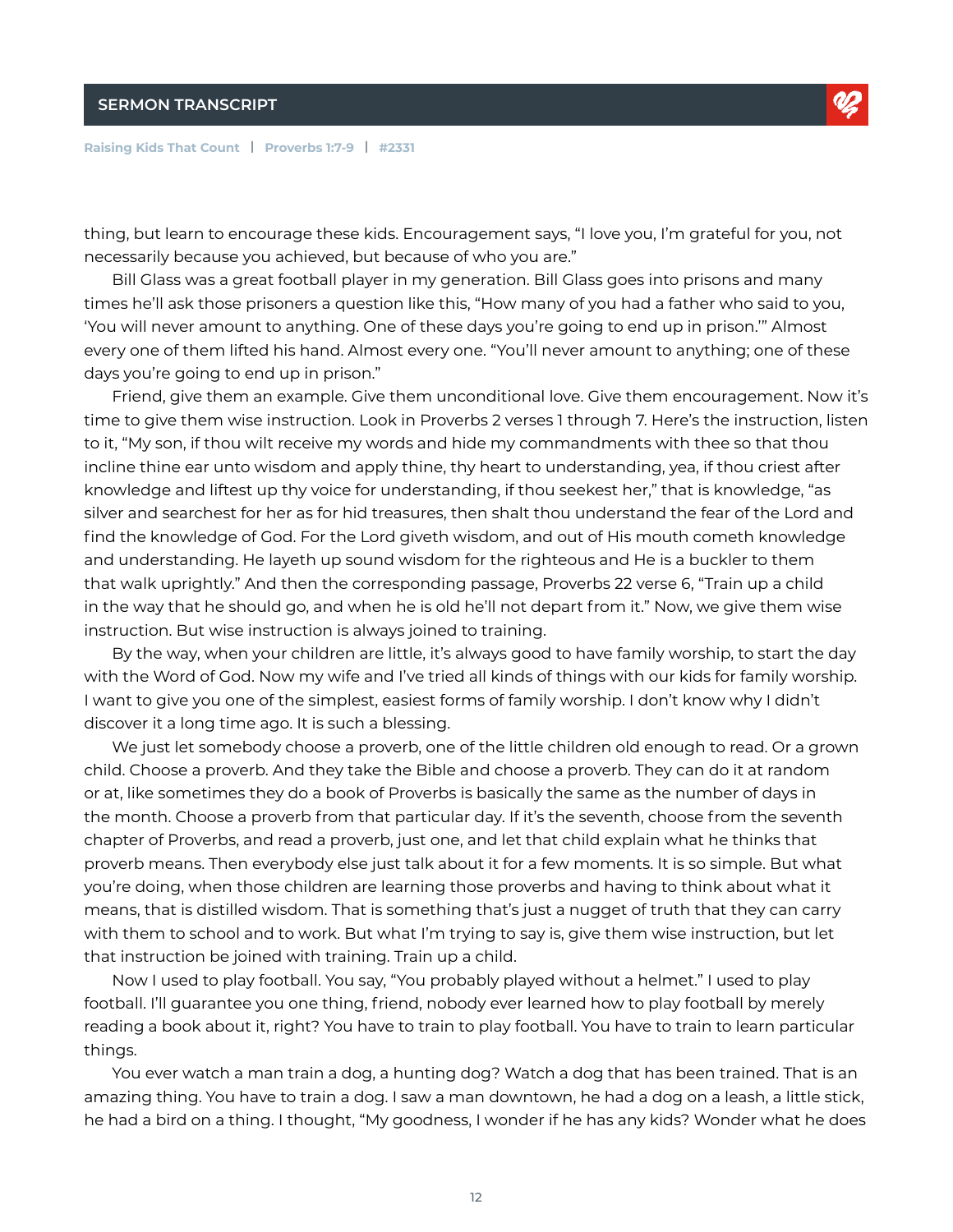#### **Raising Kids That Count** | **Proverbs 1:7-9** | **#2331**

with his kids?" If a man spent that much time with his kid as he does with his dog, I don't know, but probably that man ties his dog up at night and lets his kids run wild. Train, train, give instruction. Line upon line, precept upon precept. The prime educational institution is the home.

Did you know sadly we have a generation of kids today who don't even know right from wrong? They really don't. Josh McDowell said this, and he's talking about church kids. Listen to this. According to his research, this is frightening. Listen to it, "57% of our young people cannot even say that an objective standard of truth exists." That's church kids. "More than half of them don't even believe that there is a fixed standard of right and wrong. And 85% of our kids are liable to reason like this; 'Just because it's wrong for you doesn't mean that it is wrong for me.'" Over half, 55%, agree with this statement. 'Everything in life is negotiable.' There's in their mind no distinction between a fixed standard of right and wrong that's given in the Ten Commandments.

Let me ask you a question. How many of you think it's a disgrace that the Ten Commandments have been taken from the walls of America's schools and some are trying to remove them from public places? Most of us would agree with that. Second question; how many of you have the Ten Commandments posted in your home? Don't answer that, it'd be too embarrassing. Third question; how many of you parents who grouse about your kids not being able to read the Ten Commandments in school, know the Ten Commandments? There are some of you, if I were to pull you out, you couldn't name the Ten Commandments in order if I gave you a Ferrari. That's right, you couldn't do it. "Oh, our kids need to know, our kids don't know the difference between right and wrong!" How are they going to learn it if we do not give them wise instruction and that instruction is joined with training? And the secular humanists have taken us over.

Number five; give them reasonable restrictions. Now underscore the word reasonable. Proverbs 6 beginning in verse 20 to verse 23, "My son, keep thy father's commandment and forsake not the law of thy mother. Bind them continually upon thine heart and tie them around about thy neck. When thou goest it shall lead thee, when thou sleepest it shall keep thee, when thou wakest it shall talk with thee. For the commandment is a lamp and the law is light and the reproofs," notice this, "the reproofs of instruction are the way of life." Now, we set goals for our kids, at least encourage them to set goals for themselves, but we also need to give them limitations. There are some things that need to be denied. There are restrictions.

Now we have a society today that believes that's wrong, but I want to say that God had some children. He put them in the Garden of Eden, and God gave them some limitations. God gave some restrictions to His original pair, Adam and Eve. Limitations don't bind the child; really they set them free. When you give a child limitations, restrictions, he will push against them. If they give, that child will have no confidence whatsoever. He will feel unloved if those restrictions move, and if you don't put limitations on him, he will allow somebody else to do the same thing. It is an amazing thing. No limitation on a child implies that you have rejected that child and that's the reason so many children are conquered by somebody else.

Now, limitations today are looked on as something bad, but they're not. And sometimes we as parents need to stop trying to win popularity contests and just simply say, "There are some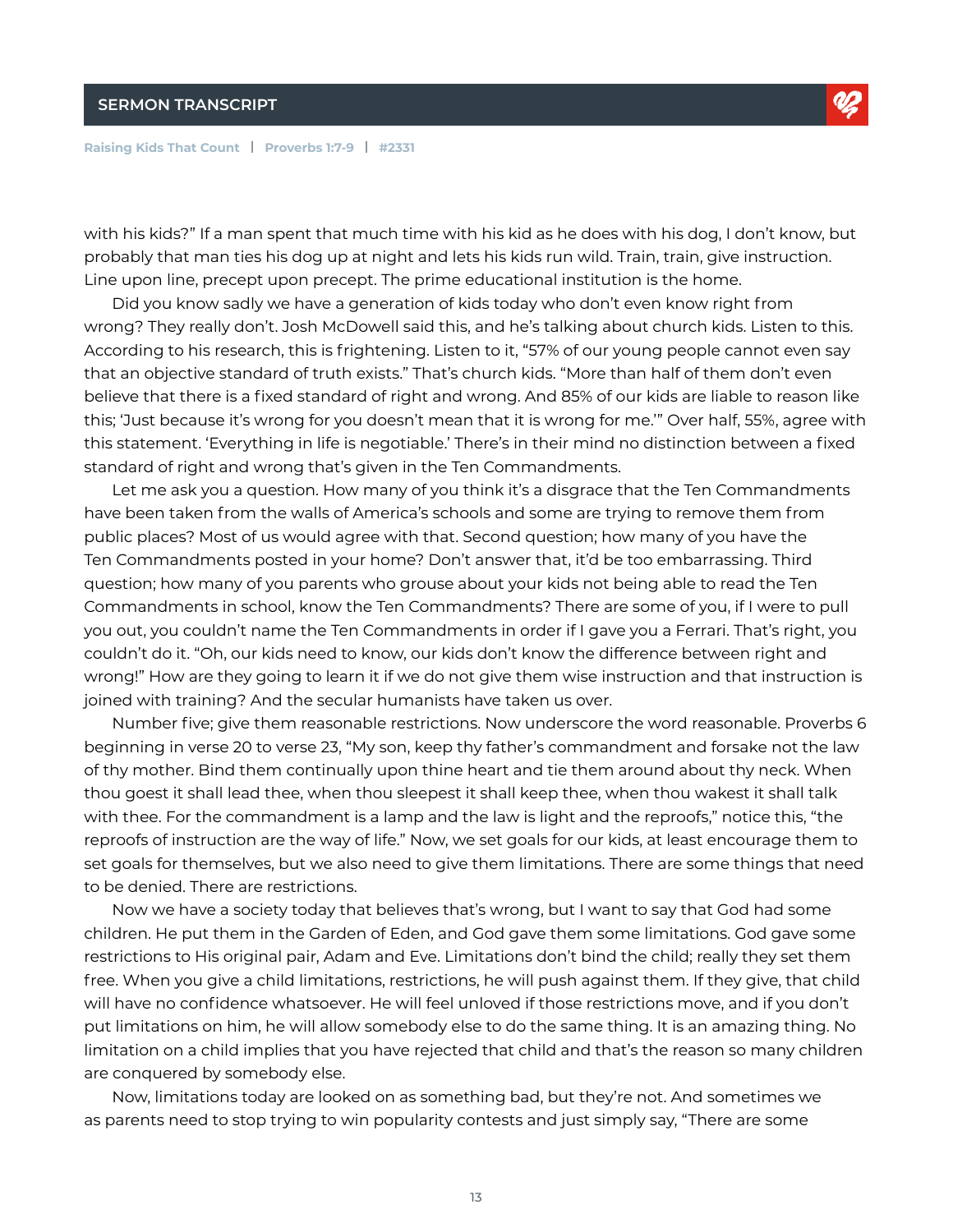#### **Raising Kids That Count** | **Proverbs 1:7-9** | **#2331**

restrictions." Now don't make a lot of little rules. Make a few big ones and keep them. As a matter of fact, I tried, when I was preparing this message, I tried to think about what the big rules were in our home. And basically only two; basically only two. But they were iron-clad. Number one; no dishonesty. Don't you ever lie to me! That's wrong! No dishonesty. Number two; no disrespect. And especially you better not disrespect your mama while I'm around. Now there are some things I'll look the other way, there's some things I'll wink at, there're some, but don't tell me a lie. No dishonesty and no disrespect!

Now there are some subsets of those things, but have some limitations. Have them real. Talking about no disrespect, one of our deacons here in our church, and I'll not call his name because one of his kids is involved, but one of his kids sassed his mama. I like what this deacon did. He said to that boy, teenager I believe, he said, "Son, you've sassed your mother. And you've sinned against God when you did that, and that's between you and God. You'll have to get it right with God. And you've sinned against her, and that's between you and your mother, and you're going to have to get it right with her." But I say, he said something else, and I like this. Said, "Not only is she your mother, but she's my wife, and you can't talk to my wife that way." I like that. "She is my wife! And I'm not going to have any man, you or anybody else, disrespecting my wife." I bet he didn't do it again, for a short time anyway. All right, now, you owe to them restrictions. And find out what they are.

Now next, give to them a listening ear. Proverbs 18 verses 13 to 15, "He that answereth a matter before he heareth it, it is a folly and shame to him. The spirit of a man will sustain his infirmity," that is, his weakness, "but a wounded spirit, who can bear?" I mean if a child's spirit is broken, it's terrible. "The heart of the prudent getteth knowledge and the ear of the wise seeketh knowledge." You have to be willing to listen when they want to talk.

Now many times they won't talk. Our oldest son, and he's a dear kid, I love him. But there were times when he was like The Sphinx. And he just wouldn't talk. And then suddenly, and it'd always be after midnight, he'd open up and talk and talk and talk and talk and Joyce and I'd say, "This is a golden moment," and we'd sit there and listen. You have to be ready when they're ready, and you have to make time.

Take that daughter, that granddaughter on a date. Go out; take them out to a meal. One of the best things to do if you have a kid that just won't open up to begin with, take them on a drive. Drive a hundred and fifty miles and neither one of you have to say anything. Then suddenly it will begin to happen, where you can talk and listen to these kids. Make it happen, be ready, don't be in a rush, listen to them. Never be too busy to listen to your child, especially a teenager.

I must rush past that to get to the last thing. Give them a happy environment. Listen to Proverbs 15 verse 13 to 17, "A merry heart maketh a cheerful countenance, but by sorrow of the heart the spirit is broken. The heart of him that hath understanding seeketh knowledge, but the mouth of fools feedeth on foolishness. All the days of the afflicted are evil, but he that is of a merry heart hath a continual feast. Better is little with the fear of the Lord than great treasure and trouble therewith. Better is a dinner of herbs," that's a vegetable plate, "where love is, than a stalled ox," that's filet

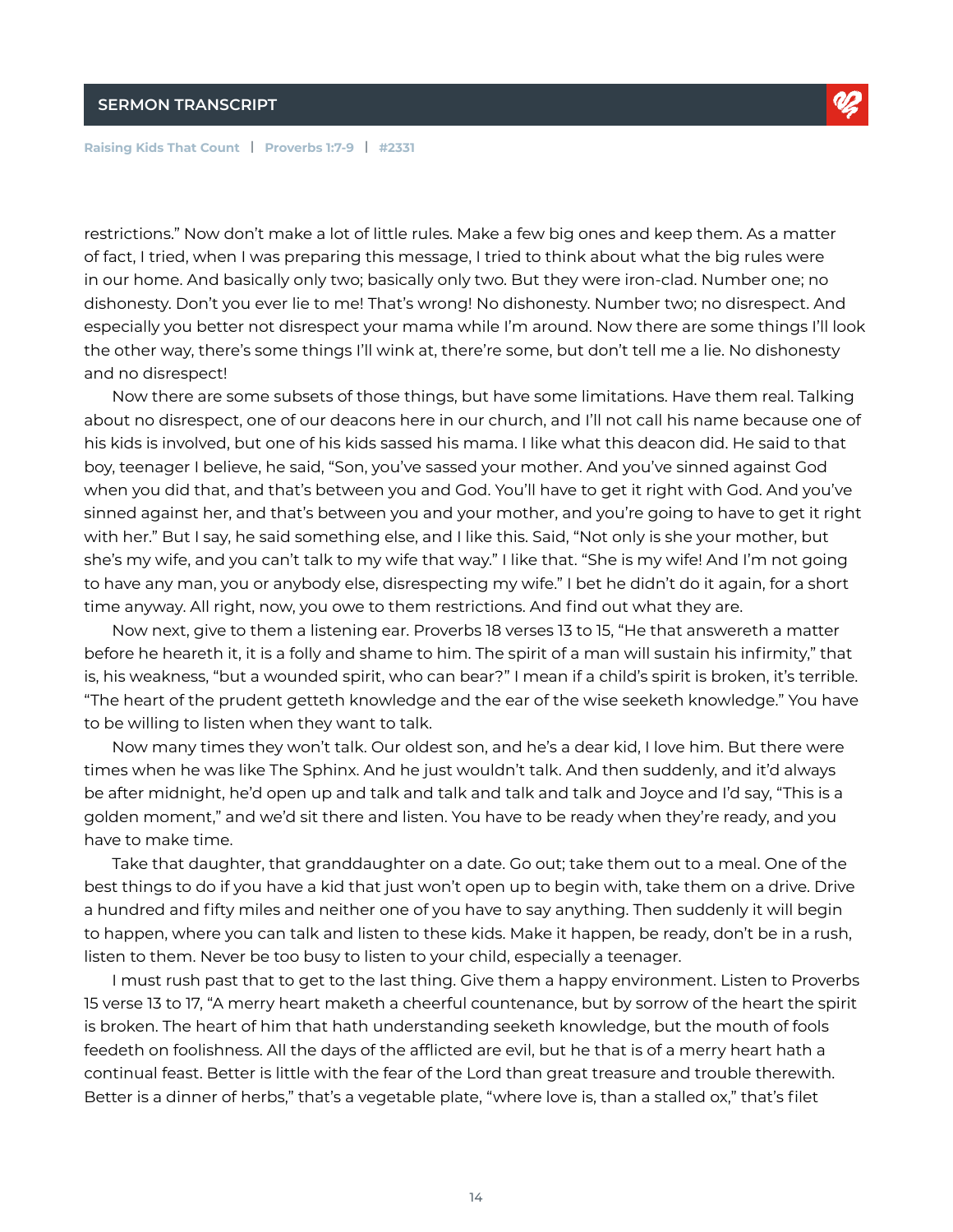

mignon, "and hatred therewith." That's what he's talking about. A vegetable plate is better than a steak dinner if you have love, if you have joy, if you have happiness.

Let your home be filled with laughter and fun. So many times kids asked my kids, "What's it like being raised in a preacher's home? Does your father go around the house preaching all day long? What's it like?" I dare say that our home is far above the average in laughter and fun and joy and silliness.

Let me tell you how to raise kids. Be firm, be fair, and be fun. And don't be ashamed if you have a sense of humor. Psychologists tell us that a good sense of humor is one of the highest signs of intelligence. And laughter lubricates the home, and let your home ring with laughter. This verse talks about those that have a broken spirit. When the string is snapped, the spark, the zest, the enthusiasm, the fight is gone. Now I'm not talking about coarse, unclean laughter. The Bible warns in Ephesians 5 verse 4, "Neither filthiness nor foolish talking nor jesting which are not convenient, but rather giving thanks."

You say, "Does God believe in laughter?" Let me give you a verse. Genesis 21 verse 6, "And Sarah said, 'God hath made me to laugh so that all that hear will laugh with me.'" God gave her a son. Do you know what she called her son? Isaac. Do you know what Isaac means? Laughter. And by the way, learn to laugh at yourself; learn to laugh at your problems. You'll have plenty to laugh at.

When I was a kid down in Florida, we had a terrible hurricane to come through and my dad was out there with the other men nailing up plywood on the windows and doing all this stuff and the wind was chilled. And my dad came in, and he shivered and all the electricity was off, and my dad came in the house and shut the door against the wind. I'm a little boy there, eyes wide, wondering, "Is our house going to blow away? Is this it?" My dad so cold. He looked at my mother and said, "I'd give five dollars for a cup of coffee." My mother went to the tap, filled the pot with water, put it on the gas stove, made him a cup of coffee. He forgot we had a gas stove. He looked at her, reached in his pocket and gave her five dollars, and we just had a big laugh, just a big laugh. Just a time of tension, just learn how to laugh.

Friend, listen, you can have a gifted child if you'll give a child these seven gifts, and I promise you on the authority of the Word of God, it'll make a difference in your home. I thank God for a Christian home. I don't know of anything any better than a Christian home. Your home doesn't exist so you can do your business; your business exists so you can have your home. And may I tell you this, that God ideally wants everybody to have three homes. You know what they are? A family home, a church home, and a heavenly home. Jesus is the greatest home builder. Satan is the greatest home wrecker.

God wants you to have a family home. Now maybe you're an orphan, maybe you're divorced, maybe you're separated. Then you need some friends who'll be sort of a family to you. That's one of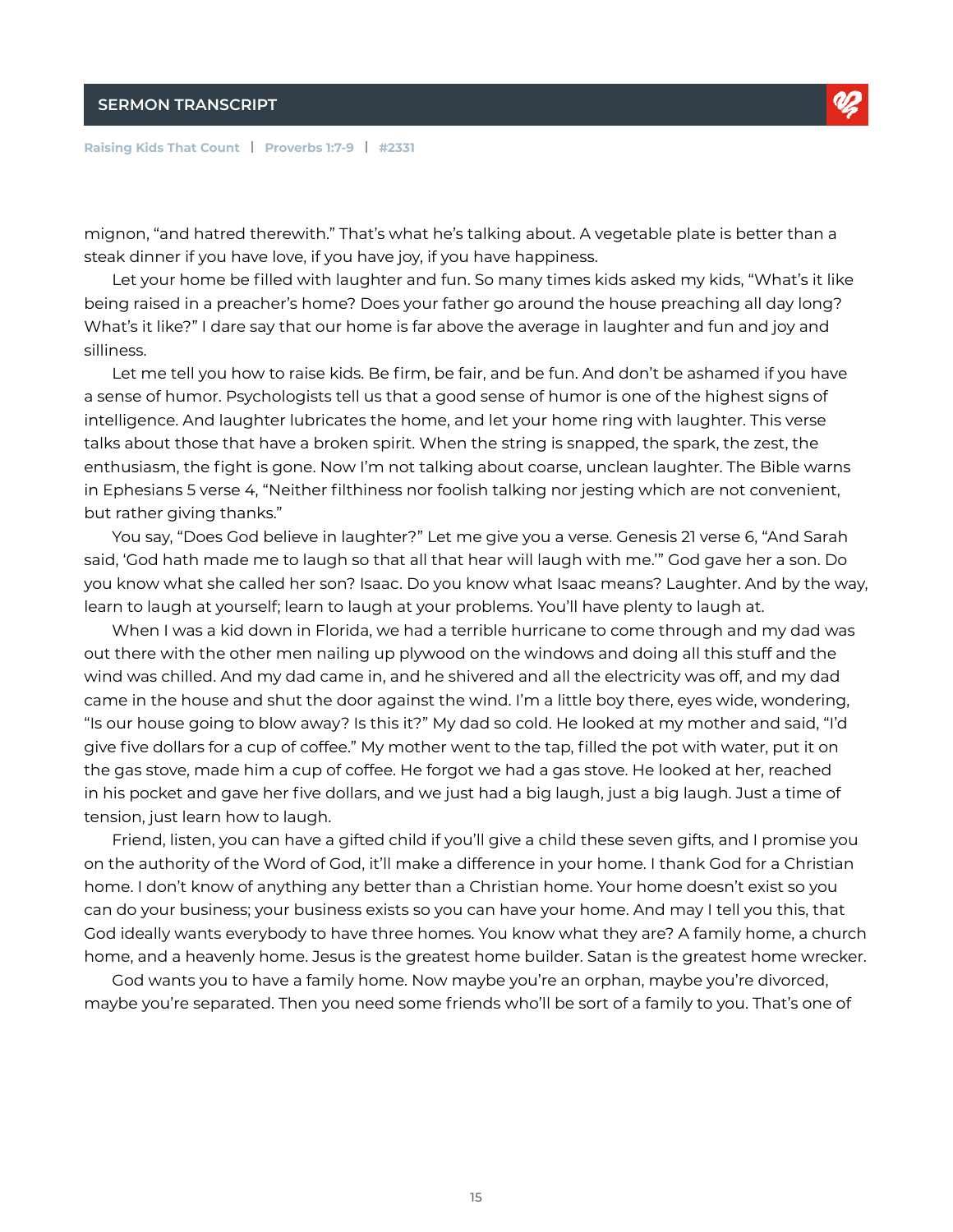#### **Raising Kids That Count** | **Proverbs 1:7-9** | **#2331**

the good reasons we have Bible Fellowship classes in churches, but you need some kind of a family home. And then you need a church home. You need a place with your brothers and sisters in Christ.

And then you need to know that you know that you know that when you die you're going to Heaven, to the Father's house. Now Jesus is the key to all three. You have to know the Lord Jesus Christ.

Would you bow your heads in prayer? Heads are bowed and eyes are closed. If you'd like to receive Jesus Christ, I invite you to pray this prayer after me. Now don't just repeat words, make it your prayer, "Dear God, thank You for loving me. I need to be saved. I'm a sinner. I'm lost. My sin deserves judgment, but I need and I want mercy. Lord Jesus, thank You for paying for my sin with Your blood on the cross. Thank You that You suffered, bled, and died for me that I might be saved. Thank You, Jesus. Lord Jesus, I open my heart, I receive You now by faith as my Lord and my Savior. Come into my life, forgive my sin, cleanse me, forgive me, save me." Pray it from your heart. "Save me, Lord Jesus."

Did you ask Him? Then thank Him for doing it. Pray this way, "Thank You for saving me, Jesus. I receive it by faith and that settles it. You're now my Lord, my Savior, my God, and my Friend. And Lord Jesus, I will not be ashamed of You. I will make this public. In Your name I pray, Amen."